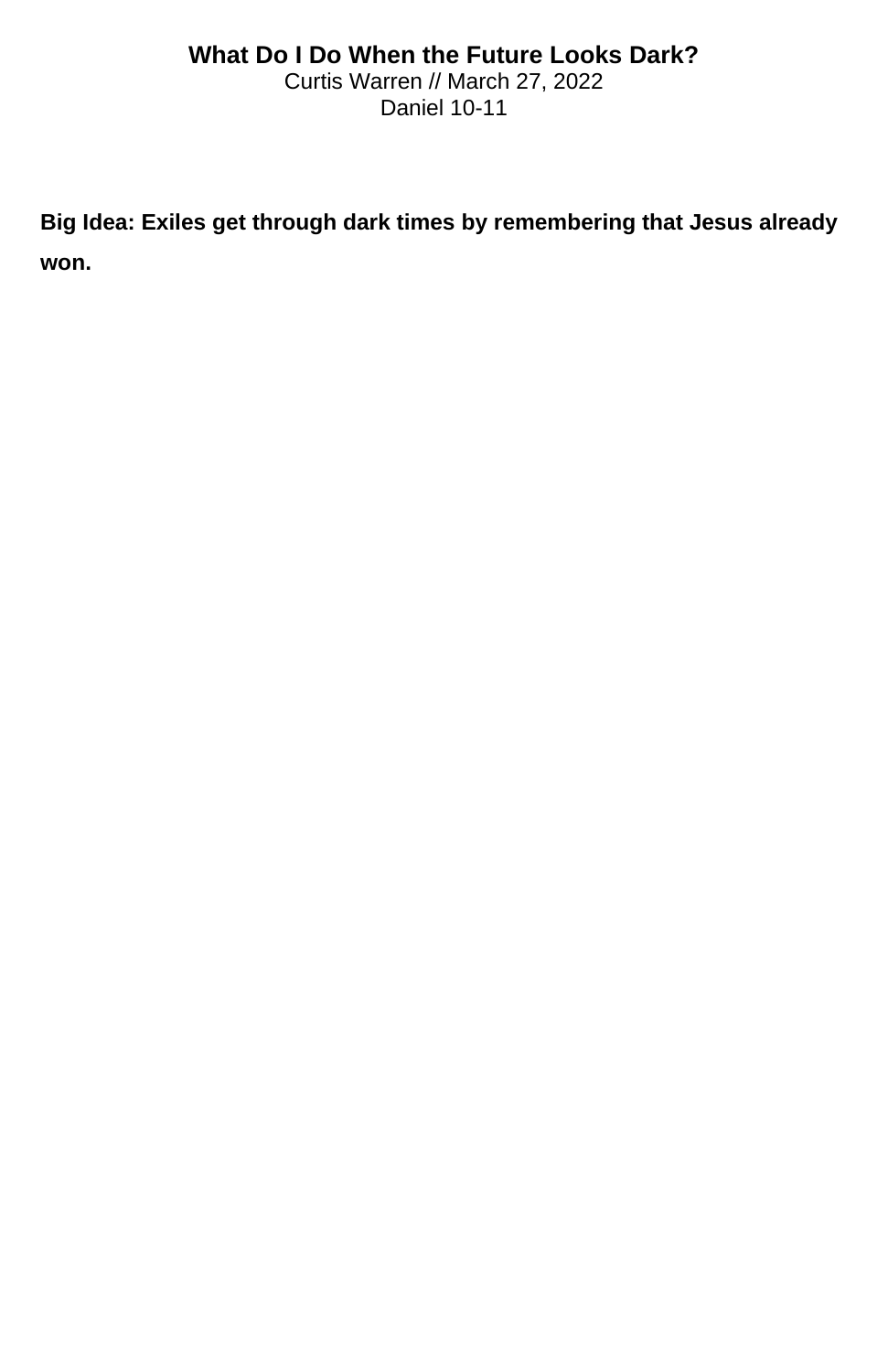## **Sermon questions**

Meet Daniel—a man who stayed radically faithful to God and thrived in his faith while living right in the middle of one of the most godless kingdoms of all time. He has a lot to teach us about what it looks like to be an exile—a citizen of God's kingdom who lives in the tension of being in the world but not of it. We are continuing our series in Daniel, and our passage this Sunday is **Daniel 10-11.**  The Big Idea is, *Exiles get through times of darkness by remembering that Jesus already won.*

Use these questions to discuss the message from Sunday, focusing on how you can **grow** as an everyday follower of Jesus and how you can **go** accomplish what Jesus calls you to do.

1. Read **Daniel 10** as a group. What things stick out to you about Daniel's actions, reactions, and character?

2. We see that Daniel is referred to in Chapter 10 by his exilic name again, Belteshazzar. The significance is that it points to his still being in exile. God has not delivered him from exile but has seen him through it. What are some ways you see God walking through the struggles of life with you?